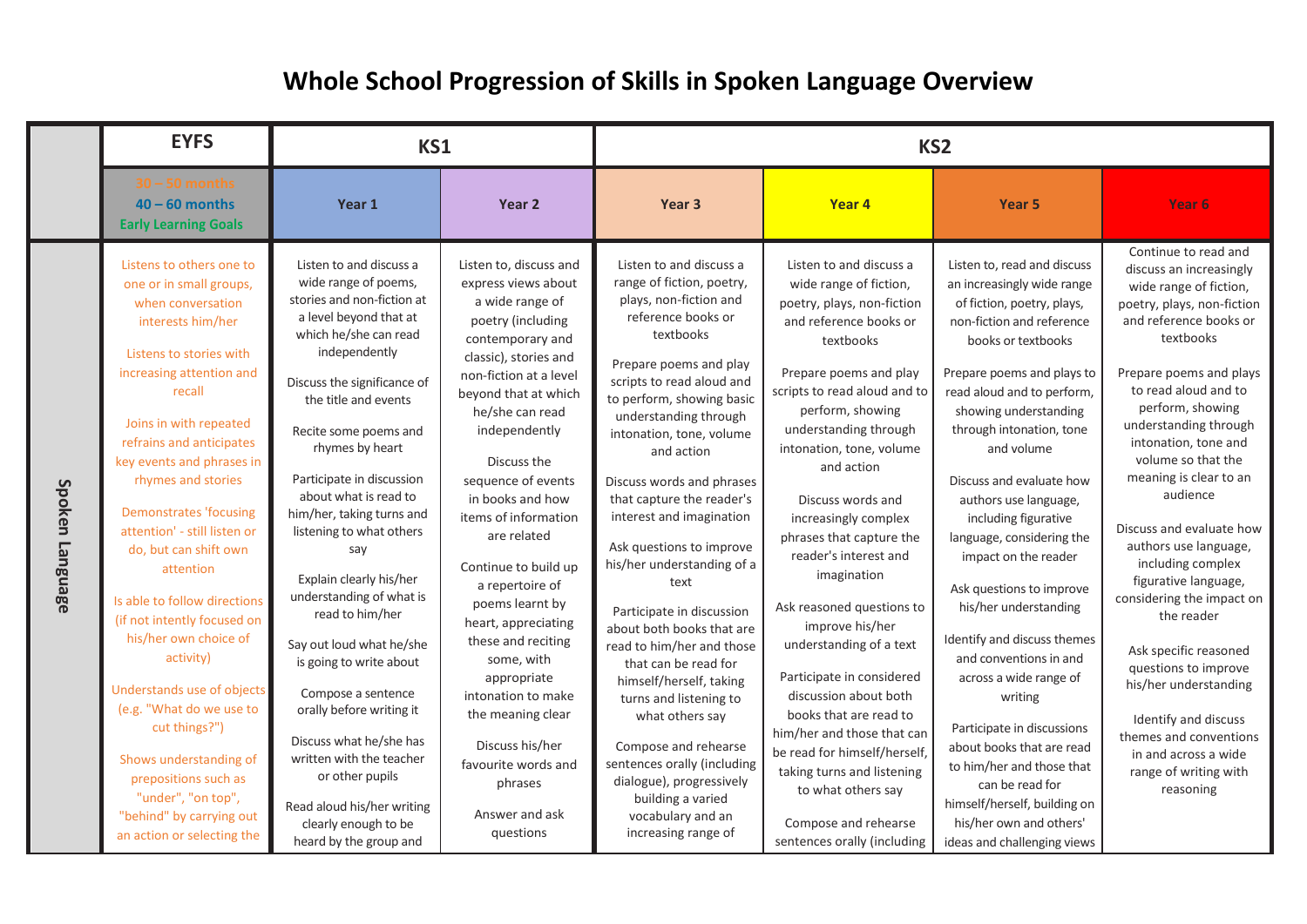|                                | the teacher                                         |                            |                                                      | dialogue), progressively      | courteously                  | Participate in discussions                      |
|--------------------------------|-----------------------------------------------------|----------------------------|------------------------------------------------------|-------------------------------|------------------------------|-------------------------------------------------|
| correct picture                |                                                     | Participate in             | sentence structures                                  | building a varied and rich    |                              | about books that are read                       |
|                                | Recognise and use                                   | discussion about           | (English Appendix 2)                                 | vocabulary and an             | Explain and discuss his/her  | to him/her and those that                       |
| <b>Responds to simple</b>      | language relating to dates,                         | books, poems and           | Read aloud his/her own                               | increasing range of           | understanding of what        | can be read for                                 |
| instructions, e.g. to get or   | including days of the                               | other works that are       | writing using appropriate                            | sentence structures           | he/she has read, including   | himself/herself, building                       |
| put away an object             | week, weeks, months and                             | read to him/her and        | intonation and controlling                           | (English Appendix 2)          | through formal               | on his/her own and                              |
|                                | vears                                               | those that can be          | the tone and volume so                               |                               | presentations and debates,   | others' ideas and                               |
| Is beginning to understand     | Use the language of time                            | read for                   | that the meaning is clear                            | Read aloud his/her own        | maintaining a focus on the   | challenging views                               |
| "why" and "how"                | (including telling the time                         | himself/herself,           |                                                      | writing, to a group or the    | topic and using notes where  | courteously and with                            |
| questions                      | throughout the day first                            | taking turns and           | Estimate and read time                               | whole class, using            | necessary                    | clear reasoning                                 |
|                                | using o'clock and then half                         | listening to what          | with increasing accuracy                             | appropriate intonation and    |                              |                                                 |
| Is beginning to use more       | past)                                               | others say                 | to the nearest minute;                               |                               | Perform his/her own          | <b>Explain and discuss</b>                      |
| complex sentences to link      |                                                     |                            | record and compare time                              | controlling the tone and      | compositions, using          | his/her understanding of                        |
| thoughts (e.g. using and,      | Describe position,                                  | <b>Explain and discuss</b> | in terms of seconds,                                 | volume so that the            | appropriate intonation,      | what he/she has read,                           |
| because)                       | direction and movement,                             | his/her                    | minutes and hours; use                               | meaning is clear              | volume, and movement so      | including through formal                        |
|                                | including whole, half,                              | understanding of           | vocabulary such as                                   | Describe positions on a 2-D   |                              | presentations and                               |
| Can retell a simple past       | quarter and three-quarter                           | books, poems and           | o'clock, a.m./p.m.,                                  | grid as coordinates in the    | that the meaning is clear    | debates in pairs, groups                        |
| event in the correct order     | turns e.g. left and right,                          | other material, both       | morning, afternoon, noon                             |                               | Pronounce mathematical       | and whole class,                                |
| (e.g. went down slide, hurt    | top, middle and bottom,                             | those that he/she          | and midnight                                         | first quadrant                | vocabulary correctly         | maintaining a focus on                          |
| finger)                        | on top of, in front of,                             | listens to and those       |                                                      | Describe movements            |                              | the topic and using notes                       |
|                                | above, between, around,                             | that are read for          | Describe the properties of                           | between positions as          | Know and use the             | where necessary                                 |
| Uses talk to connect ideas.    | near, close and far, up and                         | himself/herself            | 2-D and 3-D shapes using                             |                               | vocabulary of prime          |                                                 |
| explain what is happening      | down, forwards and                                  |                            | accurate language,                                   | translations of a given unit  | numbers, prime factors and   | Perform his/her own                             |
| and anticipate what might      | backwards, inside and                               | Develop positive           | including lengths of lines                           | to the left/right and         | composite (non-prime)        | compositions to a range                         |
| happen next, recall and        | outside                                             | attitudes towards          | and acute and obtuse for                             | up/down                       | numbers                      | of audiences, using                             |
| relive past experiences        |                                                     | and stamina for            | angles greater or less than                          | Ask relevant questions        |                              | appropriate intonation,<br>volume, and movement |
|                                | Discuss and solve                                   | writing by planning        | a right angle                                        |                               | Use and understand the       | so that the meaning is                          |
| Questions why things           | problems in familiar                                | or saying out loud         | Ask relevant questions                               | with reasoning and use        | terms factor, multiple and   | clear                                           |
| happen and gives               | practical contexts,                                 | what he/she is going       | and use different types of                           | different types of scientific | prime, square and cube       |                                                 |
| explanations. Asks e.g.        | including using quantities,<br>also problems should | to write about             | scientific enquiries to                              | enquiries to answer them      | numbers                      | Pronounce mathematical                          |
| who, what, when, how           | include the terms: put                              |                            | answer them                                          | Make a clear and reasoned     |                              | vocabulary correctly and                        |
|                                | together, add, altogether,                          |                            |                                                      |                               | Identify, describe and       | confidently                                     |
| Uses a range of tenses (e.g.   | total, take away, distance                          |                            | Make a spoken report on                              | report on findings from       | represent the position of a  |                                                 |
| play, playing, will play,      | between, difference                                 |                            | findings from scientific                             | scientific enquiries          | shape following a reflection | Use the whole number                            |
| played)                        | between, more than and                              |                            | enguiries                                            | Use relevant scientific       | or translation, using the    | system, including saying,                       |
|                                | less than                                           |                            |                                                      | language to discuss his/her   |                              | reading and writing                             |
| Uses intonation, rhythm        |                                                     |                            | Use relevant scientific                              |                               | appropriate language, and    | numbers accurately                              |
| and phrasing to make the       | In working scientifically,                          |                            | language to discuss                                  | ideas with reasoning, and     | know that the shape has not  |                                                 |
| meaning clear to others        | ask simple questions and                            |                            | his/her ideas and                                    | communicate findings in       | changed                      | Describe the properties of                      |
| <b>Uses vocabulary focused</b> | recognise that they can be                          |                            | communicate findings in<br>ways that are appropriate | ways that are appropriate     | Report and present findings  | shapes and explain how                          |
|                                | answered in different                               |                            | for different audiences                              | for different audiences       |                              | unknown angles and                              |
| on objects and people that     | ways (ask people                                    |                            |                                                      |                               | from enquiries, including    | lengths can be derived                          |
| are of particular              | questions; talk about what                          |                            |                                                      |                               | conclusions, causal          | from known                                      |
| importance to them             | he/she has found out and                            |                            |                                                      |                               | relationships and            | measurements                                    |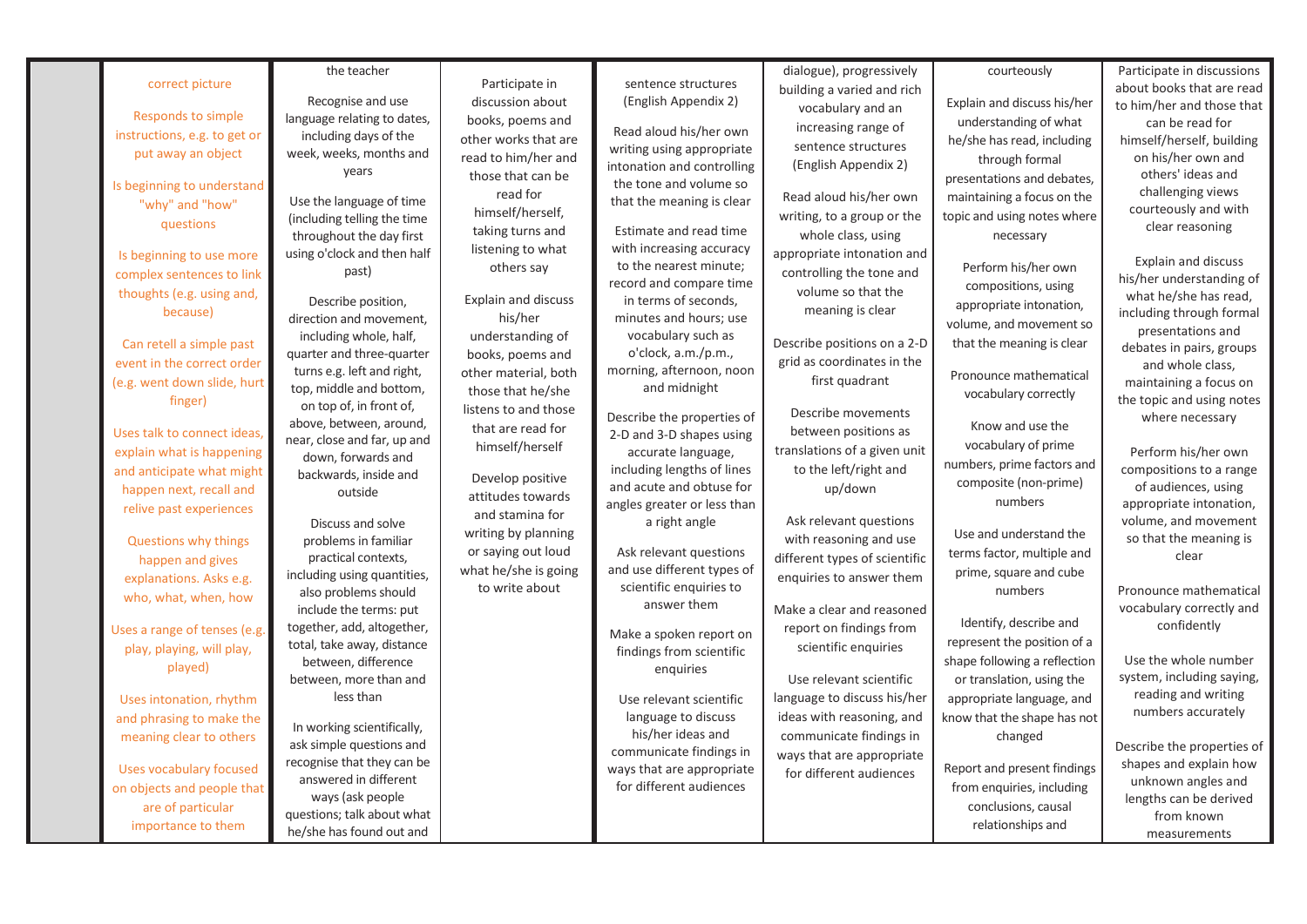|                                 | how he/she found it out;    |  | explanations of and degree    |                             |
|---------------------------------|-----------------------------|--|-------------------------------|-----------------------------|
|                                 | communicate his/her         |  | of trust in results, in oral  | Describe positions on the   |
|                                 | findings in a range of ways |  | and written forms such as     | full coordinate grid (all   |
| Builds up vocabulary that       | and begin to use simple     |  | displays and other            | four quadrants)             |
| reflects the breadth of         | scientific language)        |  | presentations                 |                             |
| his/her experiences             |                             |  |                               | Report and present          |
|                                 |                             |  | Use relevant scientific       | findings and evidence       |
| Uses talk in pretending         |                             |  |                               | from enquiries, including   |
| that objects stand for          |                             |  | language and illustrations to | conclusions, causal         |
| something else in play, e,g,    |                             |  | discuss, communicate and      | relationships and           |
| "This box is my castle."        |                             |  | justify his/her scientific    | explanations of and         |
|                                 |                             |  | ideas and should talk about   | degree of trust in results, |
| Maintains attention,            |                             |  | how scientific ideas have     | in oral and written forms   |
| concentrates and sits           |                             |  | developed over time           | such as displays and other  |
| quietly during appropriate      |                             |  |                               | presentations               |
|                                 |                             |  |                               |                             |
| activity                        |                             |  |                               | Use relevant scientific     |
| Demonstrates 'two-              |                             |  |                               |                             |
| channelled attention' - can     |                             |  |                               | language and illustrations  |
|                                 |                             |  |                               | to discuss, communicate     |
| listen and do for short         |                             |  |                               | and justify his/her         |
| span                            |                             |  |                               | scientific ideas,           |
|                                 |                             |  |                               | separating opinion from     |
| <b>Responds to instructions</b> |                             |  |                               | fact, and talk about how    |
| involving a two-part            |                             |  |                               | scientific ideas have       |
| sequence                        |                             |  |                               | developed over time         |
|                                 |                             |  |                               |                             |
| Understands humour, e.g.        |                             |  |                               |                             |
| nonsense rhymes, jokes          |                             |  |                               |                             |
|                                 |                             |  |                               |                             |
| Is able to follow a story       |                             |  |                               |                             |
| without pictures or props       |                             |  |                               |                             |
|                                 |                             |  |                               |                             |
| Listens and responds to         |                             |  |                               |                             |
| ideas expressed by others       |                             |  |                               |                             |
| in conversation or              |                             |  |                               |                             |
| discussion                      |                             |  |                               |                             |
|                                 |                             |  |                               |                             |
| Extends vocabulary,             |                             |  |                               |                             |
| especially by grouping and      |                             |  |                               |                             |
| naming, exploring the           |                             |  |                               |                             |
| meaning and sounds of           |                             |  |                               |                             |
| new words                       |                             |  |                               |                             |
|                                 |                             |  |                               |                             |
| Uses language to imagine        |                             |  |                               |                             |
| and recreate roles and          |                             |  |                               |                             |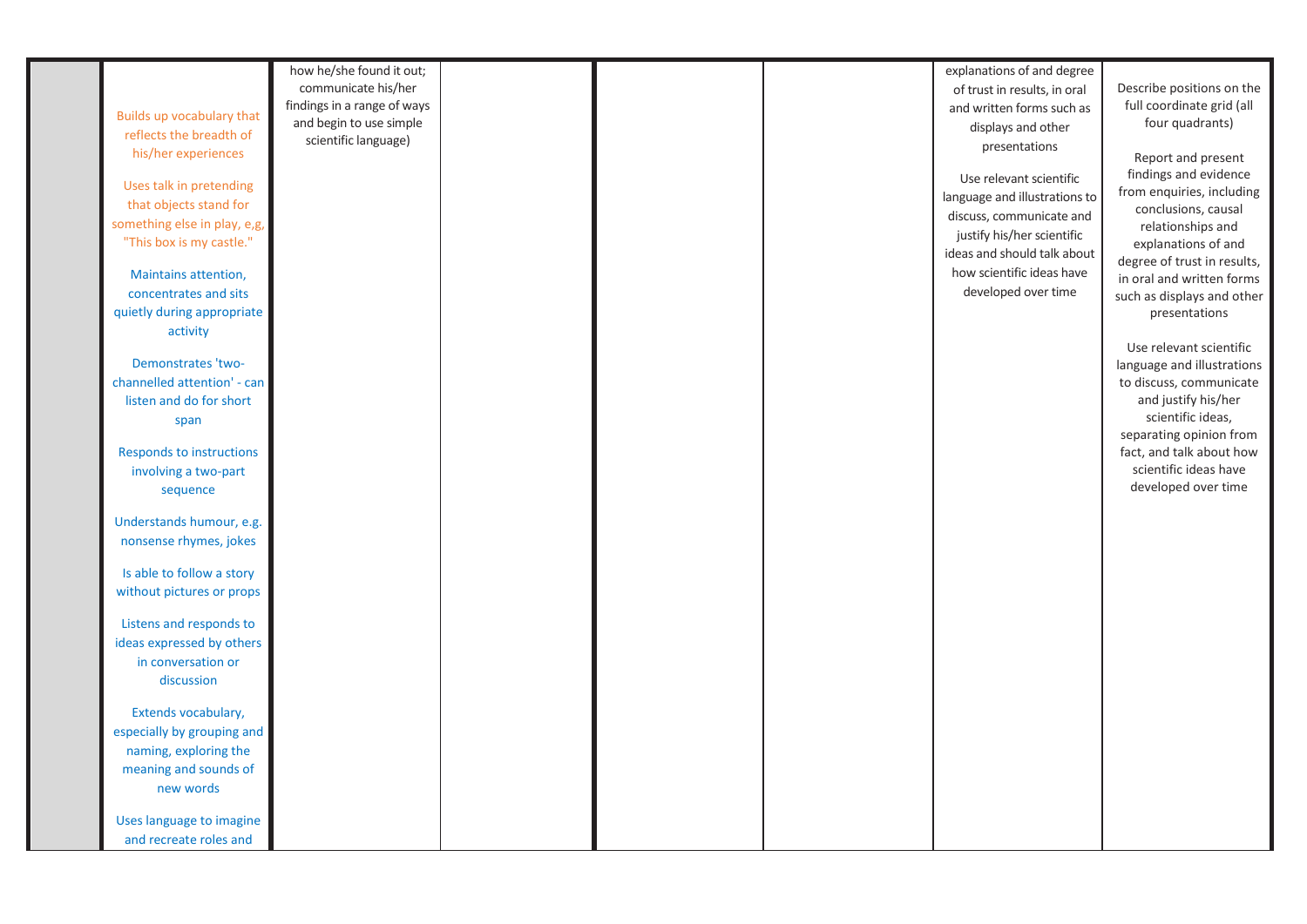| experiences in play              |  |  |  |
|----------------------------------|--|--|--|
| situations                       |  |  |  |
|                                  |  |  |  |
| Links statements and sticks      |  |  |  |
| to a main theme or               |  |  |  |
| intention                        |  |  |  |
|                                  |  |  |  |
| Uses talk to organise,           |  |  |  |
| sequence and clarify             |  |  |  |
| thinking, ideas, feelings        |  |  |  |
| and events                       |  |  |  |
|                                  |  |  |  |
| Introduces a storyline or        |  |  |  |
| narrative into his/her play      |  |  |  |
|                                  |  |  |  |
| <b>Expresses himself/herself</b> |  |  |  |
| effectively, showing             |  |  |  |
| awareness of listeners'          |  |  |  |
| needs (ELG)                      |  |  |  |
|                                  |  |  |  |
| Uses past, present and           |  |  |  |
| future forms accurately          |  |  |  |
| when talking about events        |  |  |  |
| that have happened or are        |  |  |  |
| to happen in the future          |  |  |  |
| (ELG)                            |  |  |  |
|                                  |  |  |  |
| Develops his/her own             |  |  |  |
| narratives and                   |  |  |  |
| explanations by connecting       |  |  |  |
| ideas or events (ELG)            |  |  |  |
|                                  |  |  |  |
|                                  |  |  |  |